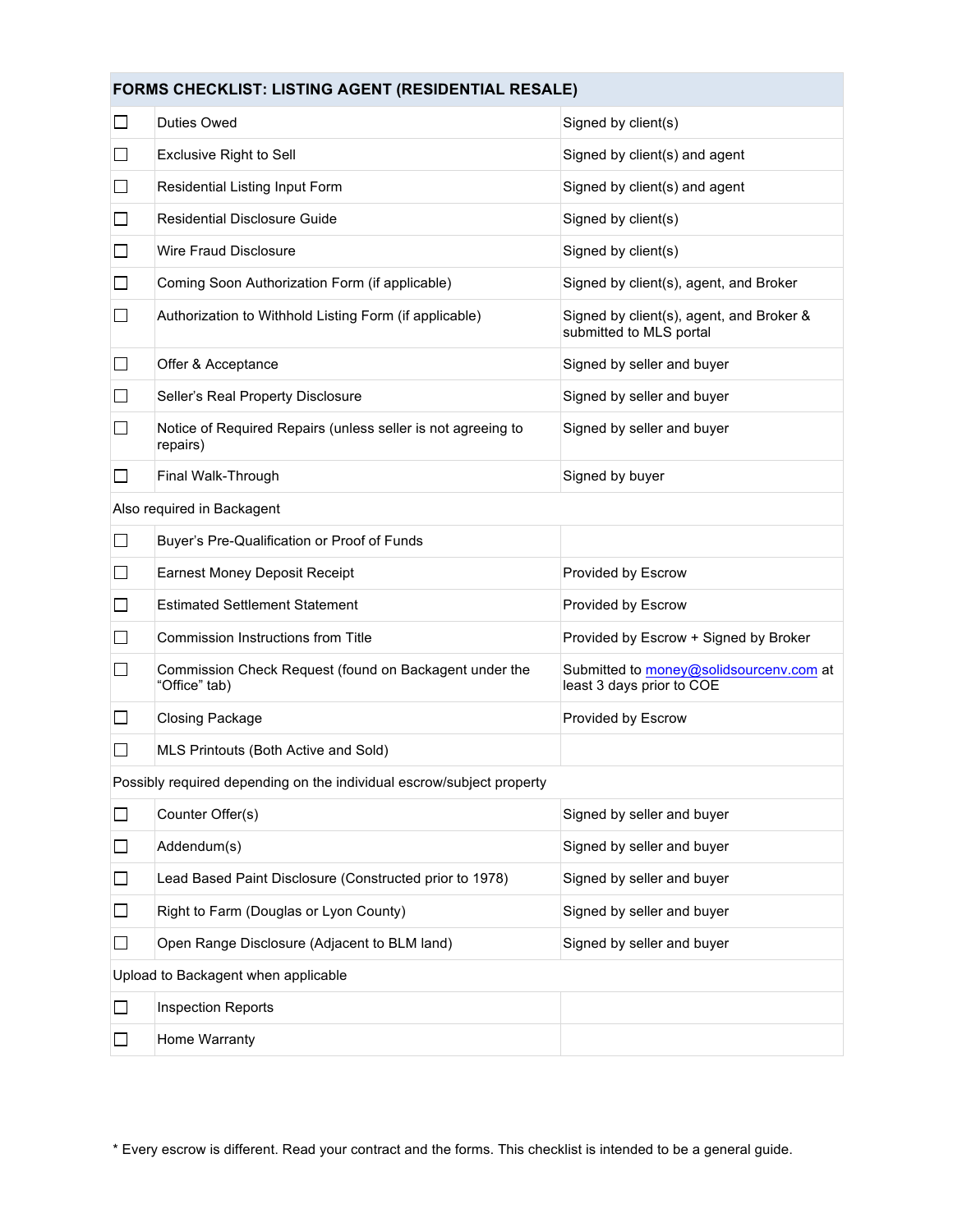## **FORMS CHECKLIST: SELLING AGENT (RESIDENTIAL RESALE)**

| <b>Duties Owed</b>                                                    |                            | Signed by client(s)                                                  |  |
|-----------------------------------------------------------------------|----------------------------|----------------------------------------------------------------------|--|
| Offer & Acceptance                                                    |                            | Signed by seller and buyer                                           |  |
| Seller's Real Property Disclosure                                     |                            | Signed by seller and buyer                                           |  |
| <b>Residential Disclosure Guide</b>                                   |                            | Signed by client(s)                                                  |  |
| Wire Fraud Disclosure                                                 |                            | Signed by client(s)                                                  |  |
| For your protection get a home inspection                             |                            | Signed by client(s)                                                  |  |
| Environmental Contact List (or Rural ECL when applicable)             |                            | Signed by client(s)                                                  |  |
| Final Walk-Through                                                    |                            | Signed by client(s)                                                  |  |
| Also required in Backagent                                            |                            |                                                                      |  |
| Buyer's Pre-Qualification or Proof of Funds                           |                            |                                                                      |  |
| <b>Earnest Money Deposit Receipt</b>                                  |                            | Provided by Escrow                                                   |  |
| Preliminary Title Report (signed by Buyer)                            |                            | Provided by Escrow                                                   |  |
| <b>Estimated Settlement Statement</b>                                 |                            | Provided by Escrow                                                   |  |
| Commission Instructions from Title                                    |                            | Provided by Escrow + Signed by Broker                                |  |
| Commission Check Request (found on Backagent)                         |                            | Submitted to money@solidsourcenv.com at<br>least 3 days prior to COE |  |
| <b>Closing Package</b>                                                |                            | Provided by Escrow                                                   |  |
| MLS Printouts (Both Active and Sold)                                  |                            |                                                                      |  |
| Possibly required depending on the individual escrow/subject property |                            |                                                                      |  |
| Counter Offer(s)                                                      |                            | Signed by seller and buyer                                           |  |
| Addendum(s)                                                           | Signed by seller and buyer |                                                                      |  |
| <b>Common Interest Community Disclosure</b>                           |                            | Signed by buyer                                                      |  |
| CCR Documents/HOA Resale Package                                      |                            | First page signed by buyer                                           |  |
| <b>Lead Based Paint Disclosure</b>                                    |                            | Provided by Listing Agent, signed by Buyer                           |  |
| Right to Farm (Douglas or Lyon County)                                |                            | Provided by Listing Agent, signed by Buyer                           |  |
| Open Range Disclosure (Adjacent to BLM land)                          |                            | Provided by Listing Agent, signed by Buyer                           |  |
| Information on Well/Septic                                            |                            | Signed by buyer                                                      |  |
| Used Manufactured/Mobile Home Disclosure                              |                            | Signed by buyer                                                      |  |
| Mold Disclosure (found on Backagent)                                  |                            | If mold is discovered during inspections, Signed<br>by buyer         |  |
| Inspection Reports (if applicable)                                    |                            |                                                                      |  |
| Home Warranty (if applicable)                                         |                            |                                                                      |  |
| Buyer's Brokerage Agreement (if applicable)                           |                            |                                                                      |  |
|                                                                       |                            |                                                                      |  |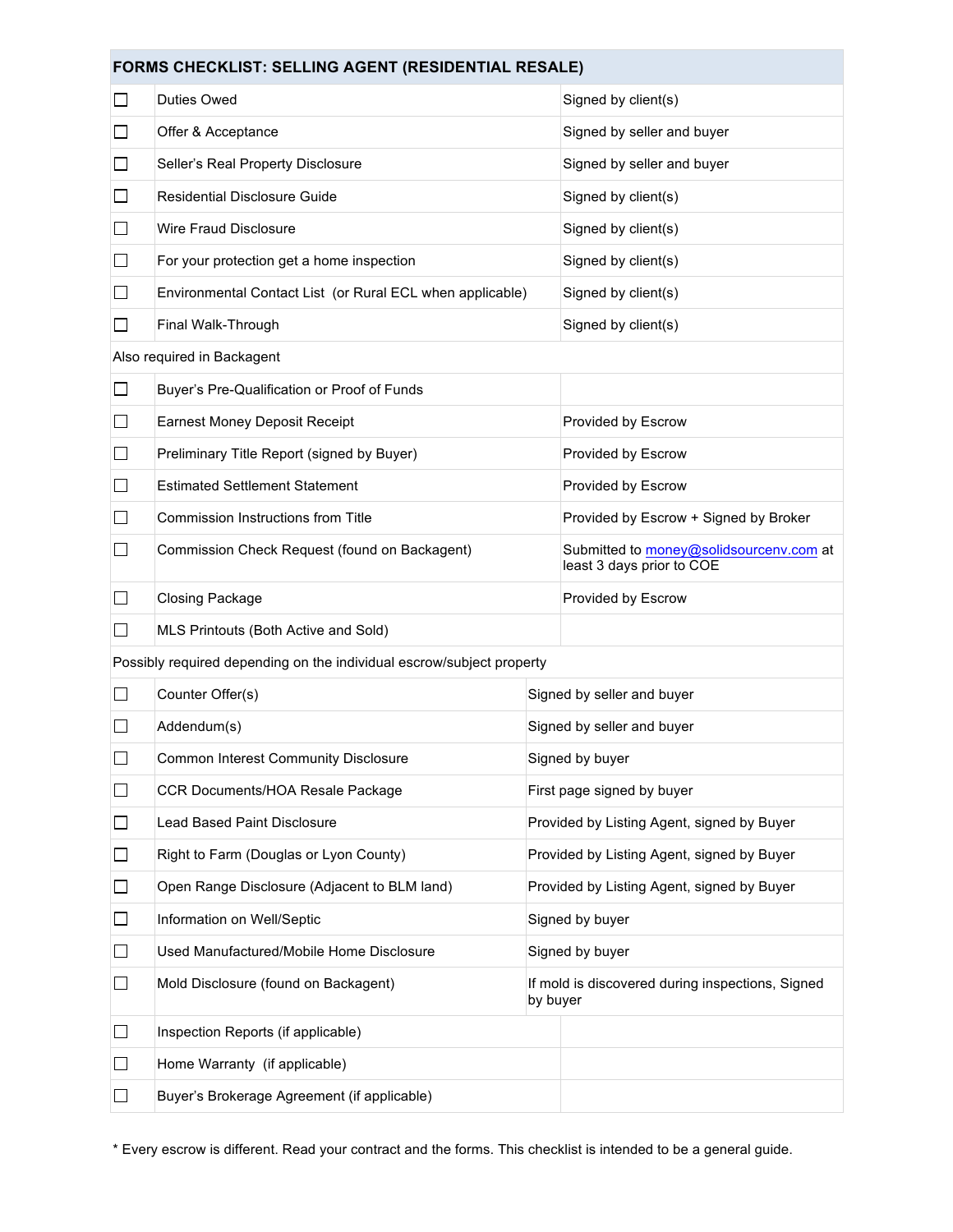| <b>FORMS CHECKLIST: SELLING AGENT (NEW CONSTRUCTION)</b><br>*IF YOU ARE LISTED AS THE BUYER'S AGENT ON THE CONTRACT |                                                                         |                                                                      |  |  |
|---------------------------------------------------------------------------------------------------------------------|-------------------------------------------------------------------------|----------------------------------------------------------------------|--|--|
| ப                                                                                                                   | Duties Owed                                                             |                                                                      |  |  |
| ⊔                                                                                                                   | <b>Selling Contract</b>                                                 |                                                                      |  |  |
| $\Box$                                                                                                              | <b>Residential Disclosure Guide</b>                                     |                                                                      |  |  |
| ⊔                                                                                                                   | Wire Fraud Disclosure                                                   |                                                                      |  |  |
| ⊔                                                                                                                   | For your protection get a home inspection                               | Only required if FHA, but highly suggested                           |  |  |
| $\Box$                                                                                                              | Environmental Contact List (or Rural ECL when applicable)               |                                                                      |  |  |
|                                                                                                                     | Also required in Backagent                                              |                                                                      |  |  |
| $\Box$                                                                                                              | Buyer's Pre-Qualification or Proof of Funds                             |                                                                      |  |  |
| ⊔                                                                                                                   | <b>Earnest Money Deposit Receipt</b>                                    | Provided by Escrow                                                   |  |  |
| $\Box$                                                                                                              | <b>Estimated Settlement Statement</b>                                   | Provided by Escrow                                                   |  |  |
| ⊔                                                                                                                   | Commission Instructions from Title                                      | Provided by Escrow                                                   |  |  |
| ⊔                                                                                                                   | Commission Check Request (found on Backagent under the<br>"Office" tab) | Submitted to money@solidsourcenv.com at<br>least 3 days prior to COE |  |  |
| ப                                                                                                                   | <b>Closing Package</b>                                                  | Provided by Escrow                                                   |  |  |
| ப                                                                                                                   | MLS Printouts (Both Active and Sold)                                    | If listed on MLS, not always                                         |  |  |
| Possibly required depending on the individual escrow/subject property                                               |                                                                         |                                                                      |  |  |
| $\Box$                                                                                                              | Counter Offer(s)                                                        |                                                                      |  |  |
| □                                                                                                                   | Addendum(s)                                                             |                                                                      |  |  |
| $\mathbb{R}^n$                                                                                                      | Common Interest Community Disclosure                                    |                                                                      |  |  |
|                                                                                                                     | CCR Documents/HOA Resale Package                                        |                                                                      |  |  |
|                                                                                                                     | Right to Farm (Douglas or Lyon County)                                  | Provided by Listing Agent                                            |  |  |
| $\Box$                                                                                                              | Open Range Disclosure                                                   | Adjacent to BLM land, provided by Listing<br>Agent                   |  |  |
| ⊔                                                                                                                   | Information on Well/Septic                                              |                                                                      |  |  |
| $\Box$                                                                                                              | Mold Disclosure                                                         |                                                                      |  |  |
| Upload to Backagent when applicable                                                                                 |                                                                         |                                                                      |  |  |
| $\Box$                                                                                                              | <b>Inspection Reports</b>                                               |                                                                      |  |  |
| $\Box$                                                                                                              | Home Warranty                                                           |                                                                      |  |  |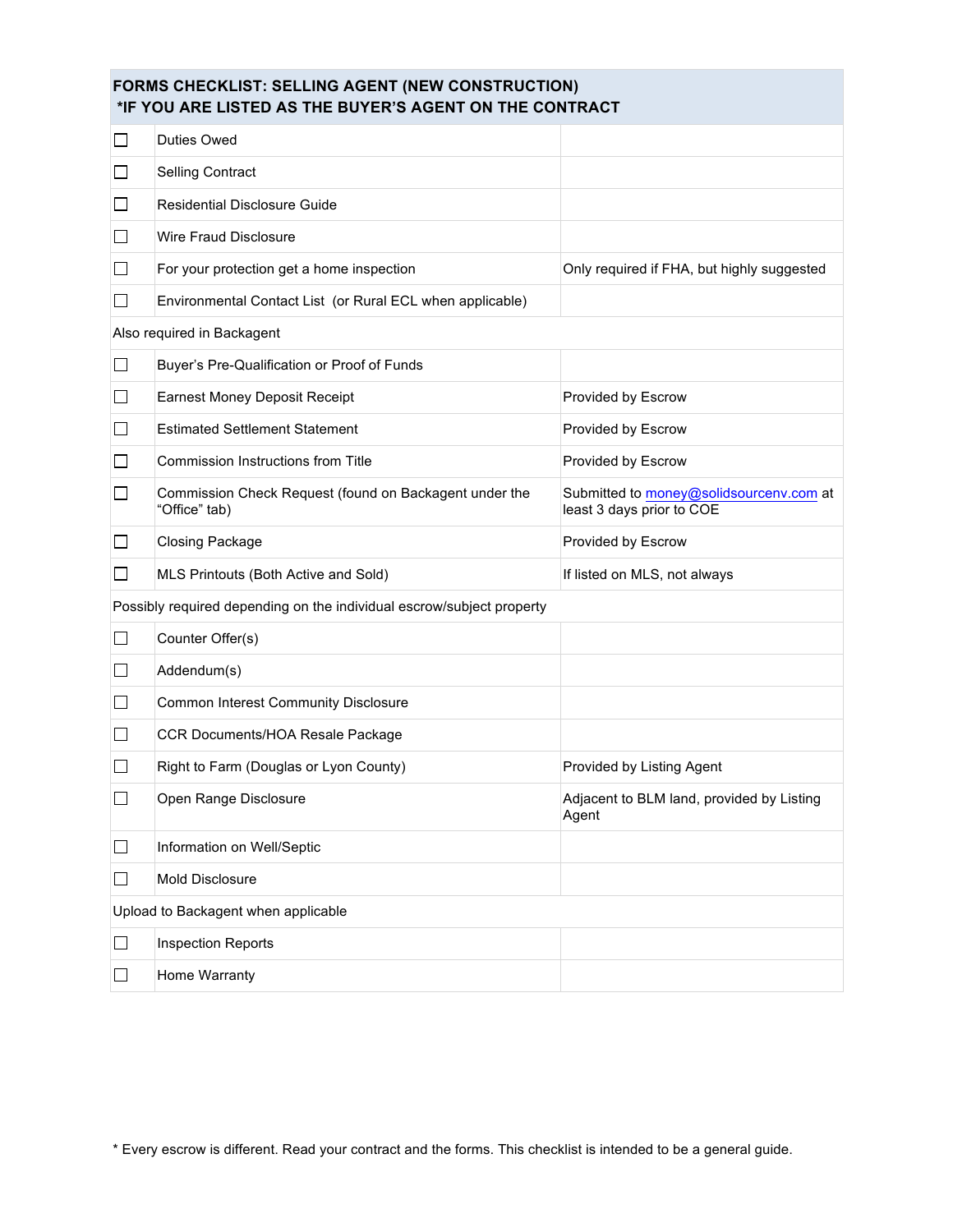| FORMS CHECKLIST: LISTING AGENT (VACANT LAND)                          |                                                                                                                  |                                                                      |  |
|-----------------------------------------------------------------------|------------------------------------------------------------------------------------------------------------------|----------------------------------------------------------------------|--|
| ΙI                                                                    | <b>Duties Owed</b>                                                                                               |                                                                      |  |
| $\Box$                                                                | <b>Exclusive Right to Sell</b>                                                                                   | Signed by clients and agent                                          |  |
| $\Box$                                                                | Vacant Land Listing Input Form                                                                                   | Signed by clients and agent                                          |  |
|                                                                       | Wire Fraud Disclosure                                                                                            |                                                                      |  |
| $\Box$                                                                | MLS Waiver (If not going to be live on the MLS within 2 business Signed by client(s), agent, Broker and<br>days) | submitted to MLS                                                     |  |
|                                                                       | Offer & Acceptance                                                                                               | Signed by seller and buyer                                           |  |
|                                                                       | Also required in Backagent                                                                                       |                                                                      |  |
| $\Box$                                                                | Buyer's Pre-Qualification or Proof of Funds                                                                      |                                                                      |  |
| $\Box$                                                                | <b>Earnest Money Deposit Receipt</b>                                                                             | Provided by Escrow                                                   |  |
| $\mathbf{I}$                                                          | <b>Estimated Settlement Statement</b>                                                                            | Provided by Escrow                                                   |  |
| $\mathsf{L}$                                                          | Commission Instructions from Title                                                                               | Provided by Escrow                                                   |  |
| $\Box$                                                                | Commission Check Request (found on Backagent under the<br>"Office" tab)                                          | Submitted to money@solidsourcenv.com at<br>least 3 days prior to COE |  |
| $\mathbf{I}$                                                          | <b>Closing Package</b>                                                                                           | Provided by Escrow                                                   |  |
| $\mathbf{L}$                                                          | MLS Printouts (Both Active and Sold)                                                                             |                                                                      |  |
| Possibly required depending on the individual escrow/subject property |                                                                                                                  |                                                                      |  |
| $\mathsf{L}$                                                          | Counter Offer(s)                                                                                                 |                                                                      |  |
| $\Box$                                                                | Addendum(s)                                                                                                      |                                                                      |  |
| ΙI                                                                    | Right to Farm (Douglas or Lyon County)                                                                           |                                                                      |  |
| $\mathbf{L}$                                                          | Open Range Disclosure                                                                                            | Adjacent to BLM land                                                 |  |
| Upload to Backagent when applicable                                   |                                                                                                                  |                                                                      |  |
| $\overline{\phantom{a}}$                                              | Reports (i.e. surveys, percolation tests, etc.)                                                                  |                                                                      |  |

## **FORMS CHECKLIST: SELLING AGENT (VACANT LAND)**